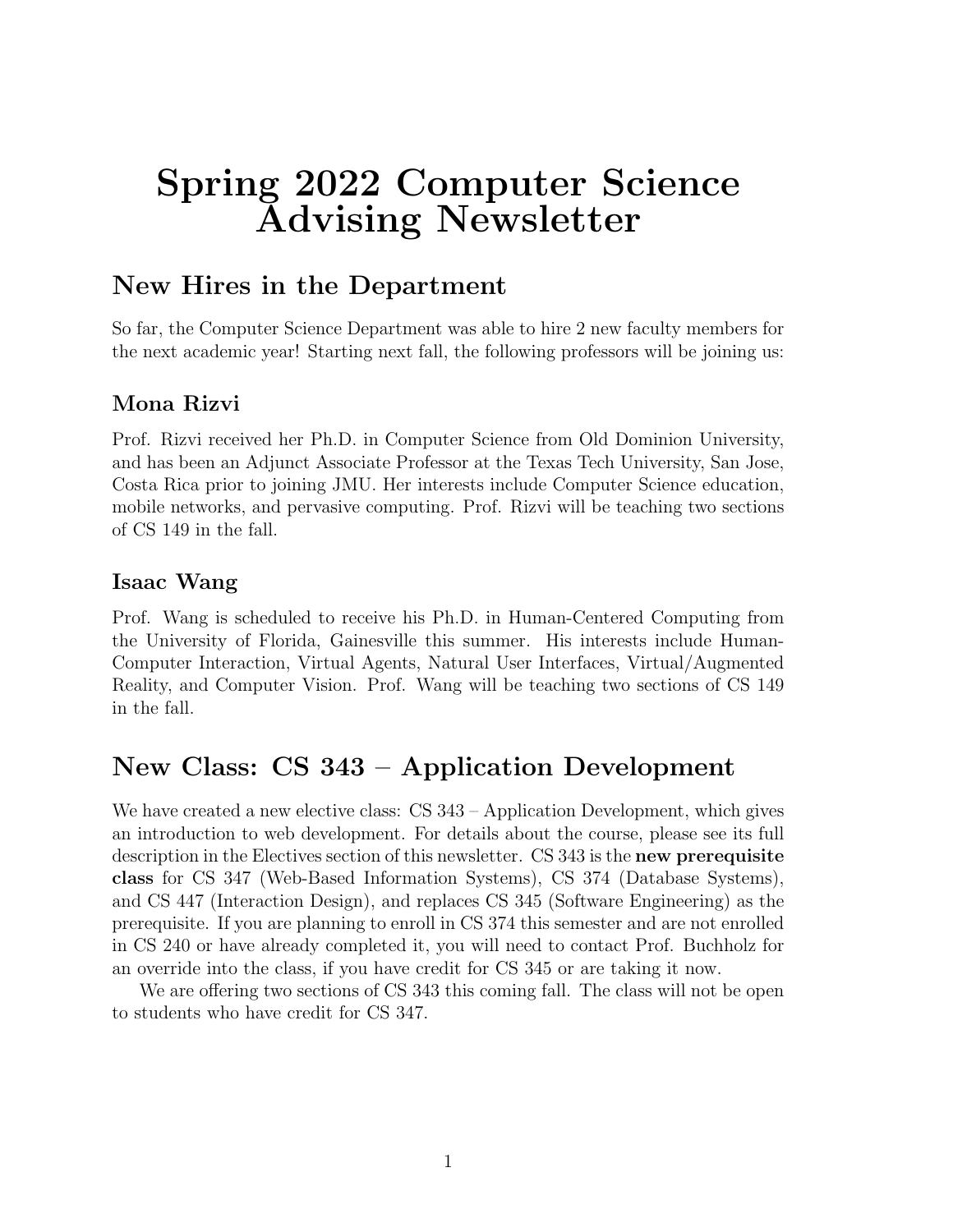### Statistics prerequisites

We have added a statistics requirement for a **grade of C- or better** in MATH 220, MATH 229, or MATH 318 to the following CS classes:

- CS 354 (Introduction to Autonomous Robotics)
- CS 412 (Applied Algorithms)
- CS 444 (Artificial Intelligence)
- CS 452 (Design and Analysis of Algorithms)

This means that you will need to complete your CS major statistics requirement at the very latest the semester before you plan on taking your Algorithms course. If you have already taken one of the three MATH statistics classes and did not receive a grade of C- or better, you will need to re-take the class.

### Early Enrollment

Registration for fall classes begins Monday, April 11th. You can find your enrollment window (the time you are allowed to register) on MyMadison.

If you are in CS 159 then you will not be able to enroll in any more CS classes until you are fully admitted to the CS major or minor. This will not occur until after final grades for CS 159 are posted at the end of the semester. Therefore, you will have to register for CS classes in May, not during early enrollment in April. Leave space in your schedule for CS 240, CS 261, or CS 345. Because there are so many students coming into the CS major, we usually have to apportion people into these classes, so when you are admitted into the major, you will likely also be told which one or two of these three classes to enroll in for the fall; you can enroll in the other ones in the following semester.

### Newly Admitted Students

If this spring semester is your first as a fully admitted CS major, then you are probably taking one or more of CS 240, CS 261, and CS 345. In the fall, you should probably take whichever of these you have not already taken, and possibly also CS 327 if you have had CS 240, or maybe CS 361 if you have had both CS 240 and CS 261. Exactly what to take is a topic you can discuss with your advisor.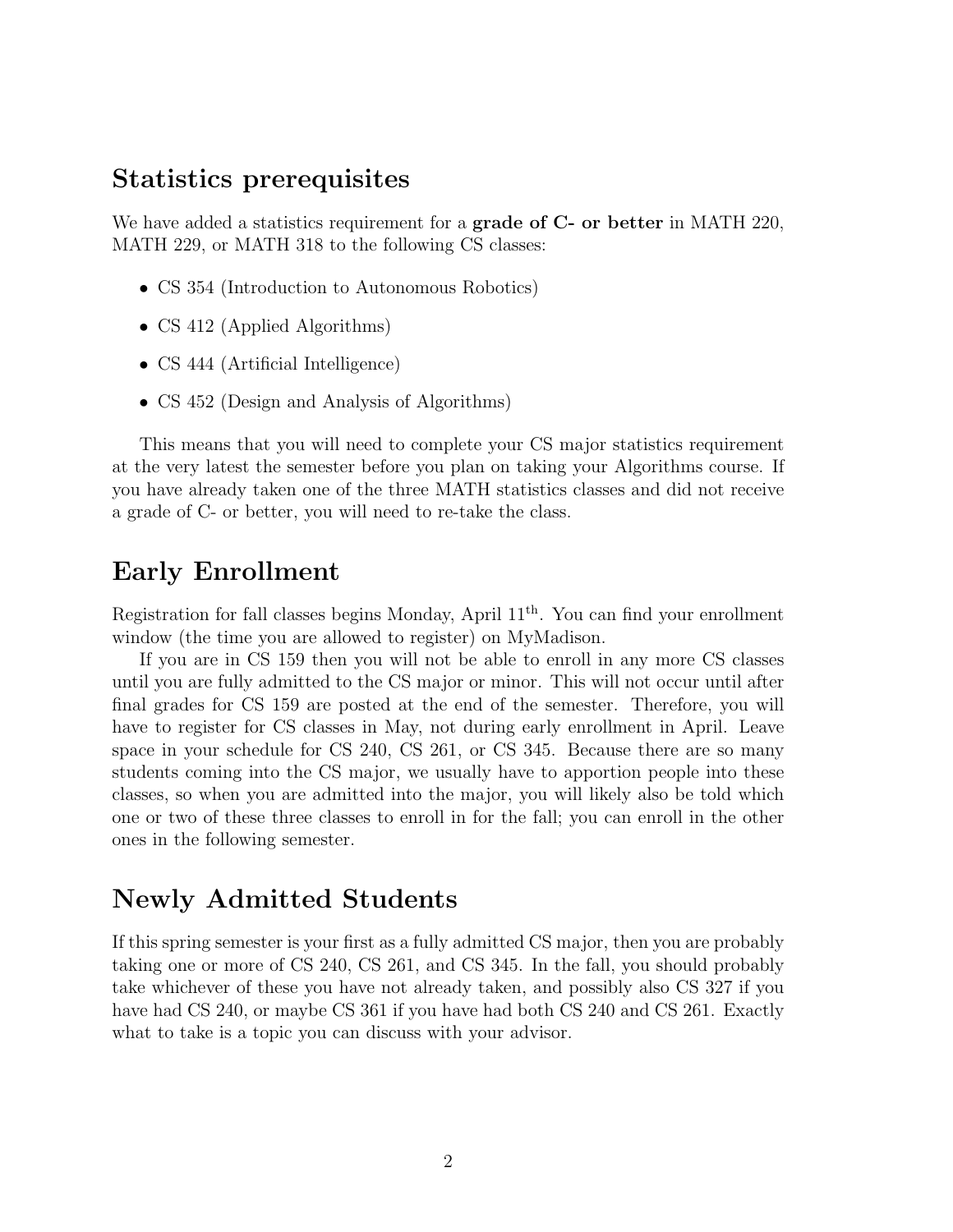### Advising Appointments

The CS advising team wants to see every non-graduating student this semester:

Freshmen – Please make an appointment to see your advisor individually.

- Sophomores and Juniors Registration for the fall semester begins April 11th, so you need to discuss your plans for next semester (and thereafter) with your advisor to make sure that you are on track to graduate on time
- Seniors You may want to get in touch and let us know how your job search or graduate school application process is going.

Paige Normand is offering drop-in advising during enrollment week, which you can schedule here: https://jmu-cs.as.me/advisor

The CS Department is hosting an Enrollment Fest April8th from 1:00-3:15 in King 259 – feel free to drop by and get scheduling advice (and pizza).

# Applications for Full Admission

If you are taking CS 159 this semester and want to continue in the CS major or minor, you have to apply for full admission to the major or minor this semester. All applications must be received by the last day of classes (Thursday, May  $5<sup>th</sup>$ , 2022).

We have made a change to the admissions requirements, starting with applications this spring: you will no longer lose guaranteed admission to the major or minor if you have repeated CS 149.

You will be guaranteed full admission to the CS major or minor, if your average grade in CS 149 and CS 159 is a 3.0 or better, and if you have not repeated CS 159. If you took CS 149 in Spring 2020 and received a grade of CR, then you need a grade of B or better in CS 159. If you took CS 159 in Spring or Fall 2020 and needed to repeat it in the next semester, then we are not counting this as a repeat. Students who are not guaranteed full admission will be granted full admission to the CS major or minor as space permits, based on their GPA in CS 149 and CS 159 and faculty evaluation of their potential to succeed in the CS major or minor.

All students who want to be fully admitted to the major or minor must apply, regardless of whether or not you will be guaranteed admission! The application is done electronically through an online survey (see link below). You will need to upload a PDF file of your unofficial transcript along with the other information we request, so make sure you have that ready.

#### https://jmu.questionpro.com/t/ARXgAZr8U1

When you complete the application, you will receive an email confirmation, which you should review to make sure all the information is correct.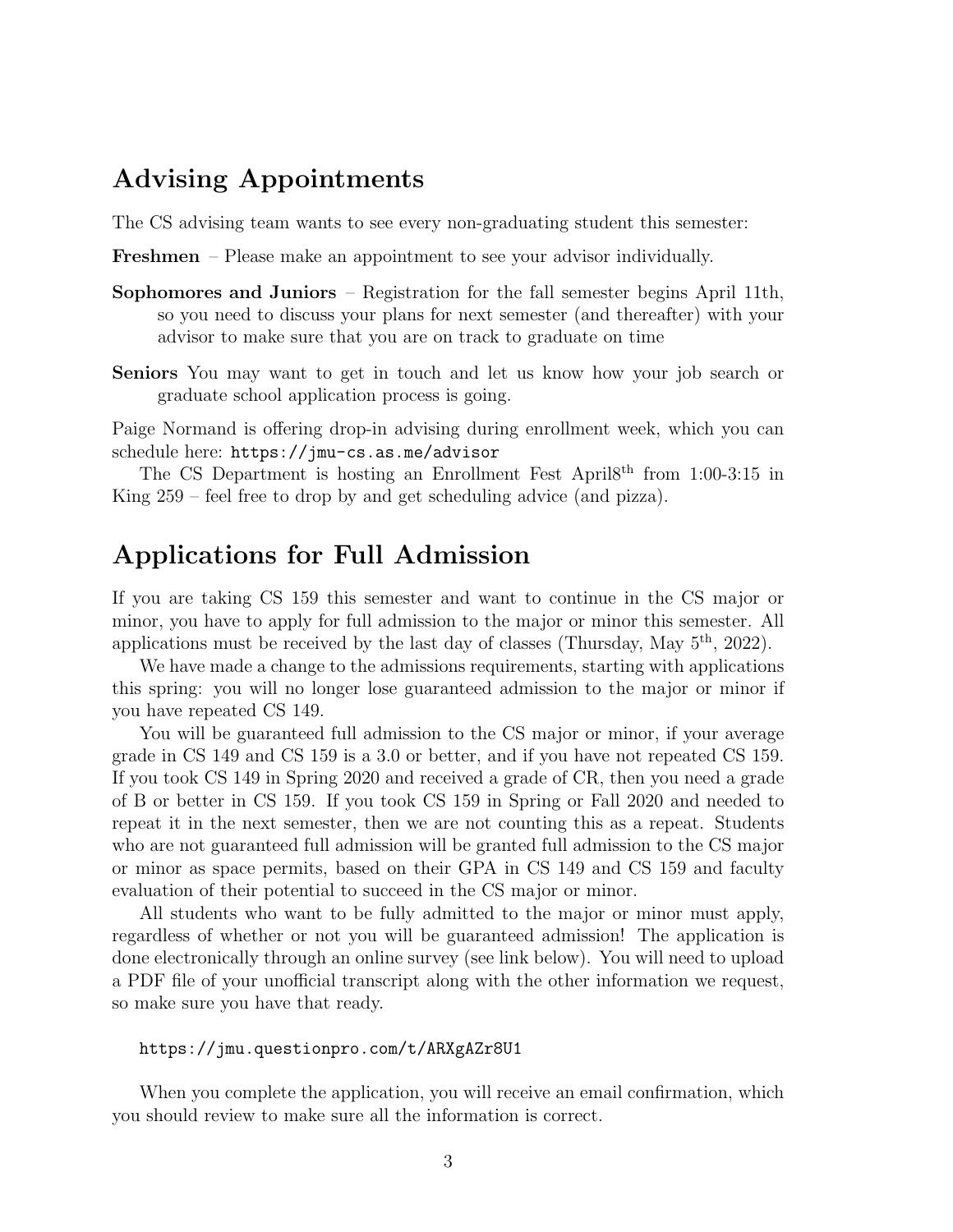## Spring Schedule

The fall 2022 schedule for CS courses is attached with this newsletter. It can also be accessed on the CS Wiki. You will see that there are several electives, many of which are described below.

### Electives

### CS 343 Application Development (Profs. Kirkpatrick and Stewart)

Overview of application software development fundamentals and their use in building stand-alone applications, visualizing and interacting with complex data representations, and controlling the Internet of Things. This course provides an introduction to the technologies used to create modern user interfaces (e.g., web technologies), establishing a common foundation for later application-focused courses.

Prerequisite: Fully admitted Computer Science majors or minors only and a grade of C- or better in CS 159.

### CS 354: Introduction to Autonomous Robotics (Prof. Sprague)

Until recently, robots that can act independently in complex environments have only existed in research labs and science fiction films. That situation is changing. Selfdriving cars are already being tested on the roads. NASA's rovers autonomously navigate across the surface of Mars.

The focus in this course is on learning to program autonomous robots. Specific topics will include localization, mapping, kinematics, path planning and computer vision. This will be a hands-on programming course with a substantial final project. Note that this course will not address the problems of designing or building robots. We will work with existing robots that are programmed using a high-level development environment.

Prerequisite: Grade of C- or better in CS 240 and either MATH 220 or MATH 229 or MATH 318.

### CS 374: Database Systems (Prof. Richards)

Databases are essential to nearly every business today. The goal of CS 374 is to give you an understanding of how data should be stored and used in real world contexts along with hands-on experience with fundamental data management techniques. We will focus mainly on the relational model and the use of SQL, a declarative programming language for writing queries. You will learn how to use standard database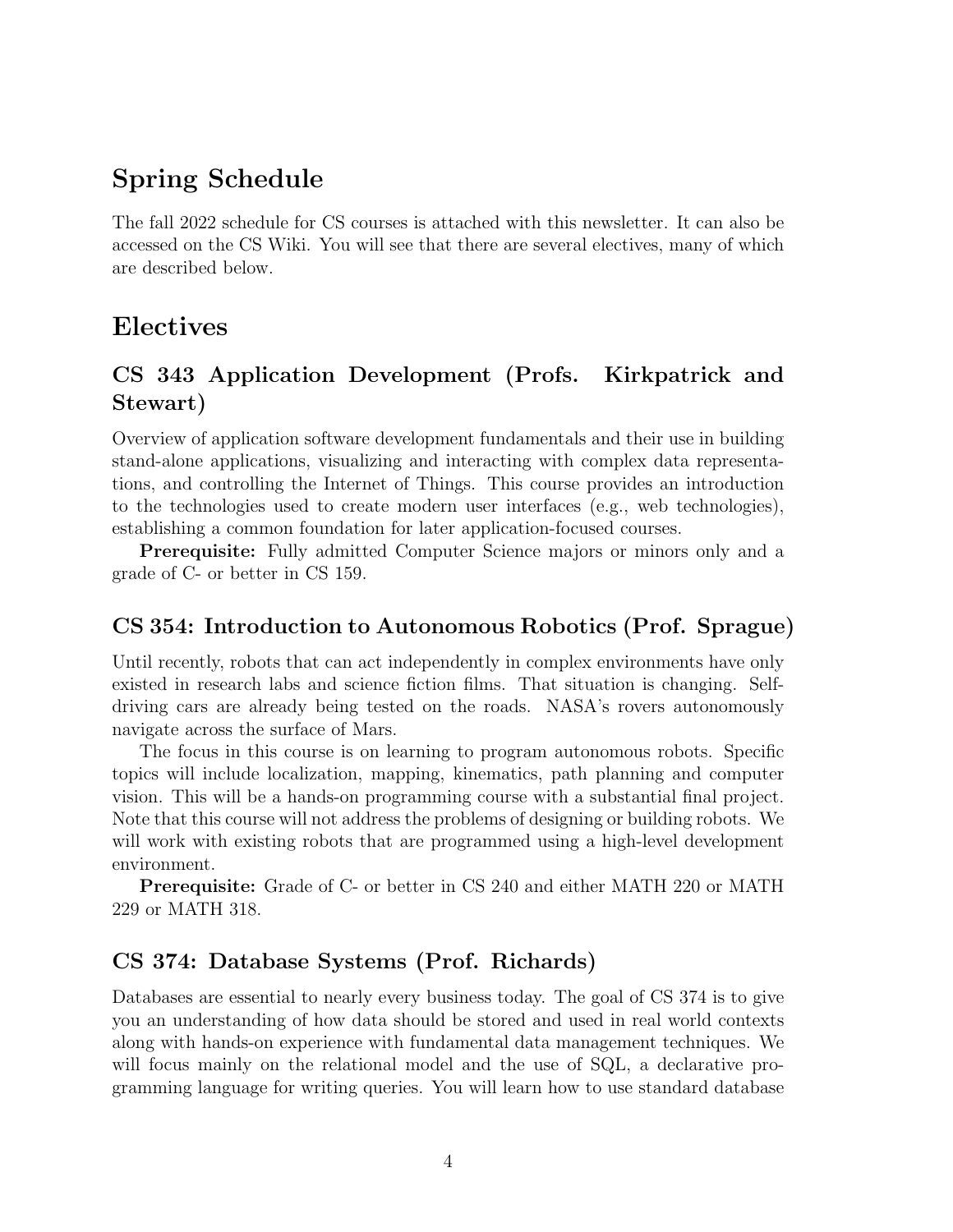systems, which may include PostgreSQL, MySQL, SQLite, and Oracle. We may also explore NoSQL systems like MongoDB and Neo4j in the second half of the semester

The course will focus on data modeling and database development with some application development. The knowledge and skills you acquire in CS 374 will open the door to solving interesting and challenging problemsnot to mention summer internships and networking opportunities. Database programming and database administration in an exciting and growing job sector.

Prerequisites: Grade of C- or better in either CS 240 or CS 343 or equivalent

#### CS 432: Compilers (Prof. Lam)

Have you ever wondered how the javac or gcc compilers work? Compilers are complex software systems that apply many areas of computer science theory to the very concrete systems-level problem of automatic program translation. Among other topics, we will discuss finite state machines, recursive descent and shift/reduce parsing, intermediate representations, type checking, code generation, optimization, and register allocation. We will also discuss pipelined software system design and other relevant aspects of software engineering. As a semester-long project, you will complete an actual compiler for a simple Java-like language, giving you valuable experience working on a larger-scale project. At the end of the semester, you will be able to use your compiler to translate high-level programs to assembly code that you can then run using the interpreter you wrote in CS 261!

Prerequisites: CS 327 and CS 361 with C- or better.

This course counts as a system elective.

### CS 445 Machine Learning (Prof. Molloy)

An introduction to machine learning. Explores the differences between correlation and causation, feature selection and dimensionality reduction, classification, regression, neural networks, deep learning, unsupervised learning/clustering, anomaly detection, and associative learning. Course work includes a significant programming component using the Python programming language.

Prerequisite: Grade of C- or better in CS 327 and MATH 318, MATH 220 or MATH 229.

#### CS 450 Operating Systems (Prof. Buchholz)

Have you ever wondered how thousands of processes can seemingly run concurrently on a single computer? Are you interested in learning how all those processes can share the limited resources available (memory, disk space, processor time)? Are you taking CS 361 right now and asked yourself, "I wonder how semaphores actually work in an operating system"?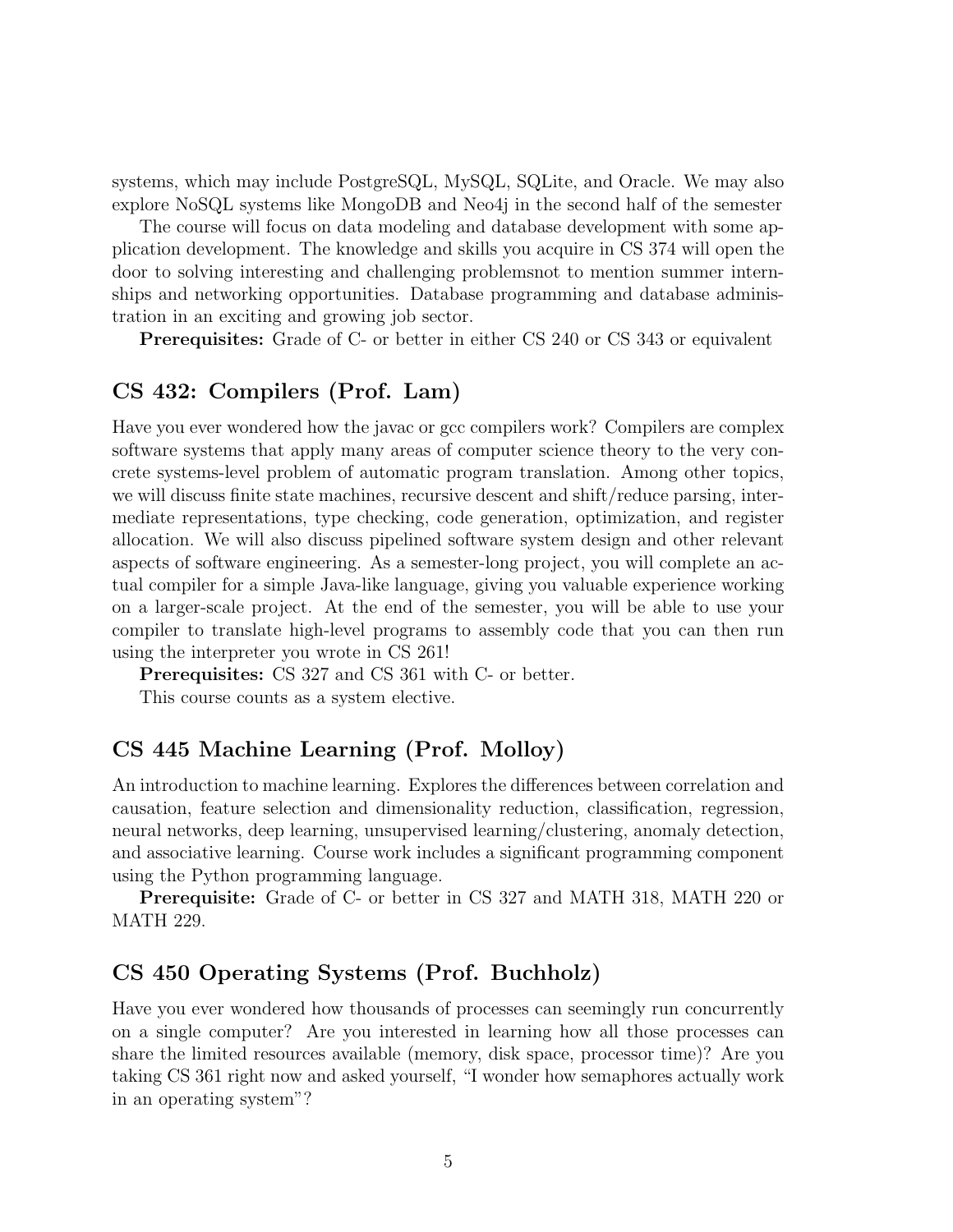If you answered yes to any of these questions, it sounds like Operating Systems will be the right class for you. We are looking at a computing system from a resourcemanagement point-of-view and learn what needs to be done to enable multiprocessing and multi-threading on computer systems. The class is largely project-based, where we take an existing, bare-bones operating system (PintOS), and add functionality to it to enable user programs and improved scheduling of processes. We will also learn about scheduling policies, concurrency, deadlocks and deadlock detection, file systems, memory management, and security aspects of modern operating systems.

Prerequisite: Grade of C- or better in CS 361.

This course counts as a system elective.

#### CS 455 Advanced Computer Networking (Prof. Aboutabl)

Do you aspire to become the senior network engineer at your future organization? Are you eager to know how the protocols that govern computer networks internally work (or fail)? Are you interested in analyzing the traffic captured during some network activity to learn how you can better operate / understand your network? Would you like to learn how the routers of a big network collaborate to route/deliver Internet traffic? Have you ever wondered how it is feasible to reliably deliver data across a network that is inherently unreliable? Would you like to learn the design and implementation approaches for a networked, e.g. client-server, application? Are you a strong C programmer who prefers coding over sleeping/eating? If you answer "YES!" to all of the above, then this class is built for you. Yes, YOU!

Prerequisite: Grade of C- or better in CS 361

This course counts as a system elective.

#### CS 457: Computer Security (Prof. Aboutabl)

Did you know that the Internetas originally createdis not secure? Have you ever wondered how, nonetheless, we are able to use such medium to conduct securitysensitive tasks, e.g. online banking, and the protection of our national infrastructure? Are you interested in learning security-enabling protocols such as IPsec and TLS? How about algorithms for symmetric / asymmetric encryption, digital signature, keyexchange? Have you met The-Man-In-The-Middle? Do you have the muscle to beat him? Would you like to learn how to embed security services, e.g. encryption and authentication, into the applications you develop for your clients? Would you like to design the security requirements of an organization? Are you a very skilled C programmer? If these questions entice you for becoming a security engineer, then join me in this course. There will be many challenges and lots of programming, ending with the utmost pleasure when the mission is accomplished.

Corequisite: CS 361.